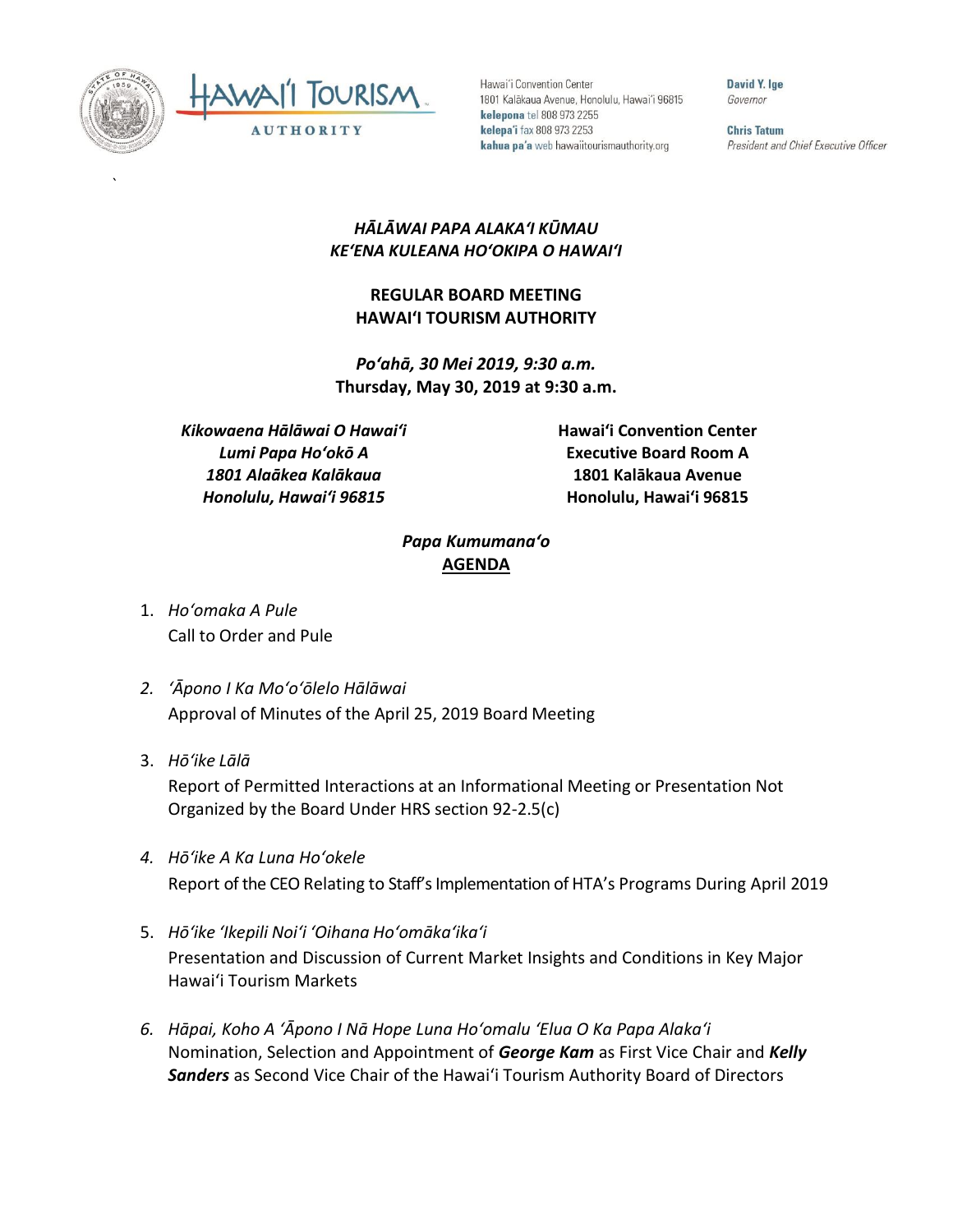

`

Hawai'i Convention Center 1801 Kalākaua Avenue, Honolulu, Hawai'i 96815 kelepona tel 808 973 2255 kelepa'i fax 808 973 2253 kahua pa'a web hawaiitourismauthority.org

David Y. Ine Governor

**Chris Tatum** President and Chief Executive Officer

- *7. Hāpai, Koho A ʻĀpono I Nā Lālā Kōmike* Nomination, Selection and Appointment of Board Members for the Following Committees: *George Kam, David Arakawa, Fred Atkins* for the *Administrative Standing Committee; Micah Alameda* for the *Audit Standing Committee; Ben Rafter* for the *Marketing Standing Committee; Sherry Menor-McNamara, Kimi Yuen, Daniel Chun* for the *Convention Center Planning Investigative Committee; Daniel Chun* for the *Legislative and Governmental Affairs Investigative Committee; Ku'uipo Kumukahi, Kimi Yuen* for the *Visitor-Related Infrastructure Investigative Committee*
- *8. Hāpai, Koho A ʻĀpono I Nā Poʻo Kōmike* Nomination, Selection and Appointment of *David Arakawa* as Chair of the Audit Standing Committee; *Kelly Sanders* as Chair of the Marketing Standing Committee; and **Kimi Yuen** as Chair of the Convention Center Planning Investigative Committee
- *9. Hāpai, Koho A ʻĀpono I Nā Hope Poʻo Kōmike* Nomination, Selection and Appointment of *George Kam* as First Vice Chair and *Ben Rafter* as Second Vice Chair of the Marketing Standing Committee; *David Arakawa* as Vice Chair of the Legislative and Governmental Affairs Investigative Committee
- *10. Hōʻike, Kūkākūkā a Hoʻoholo No Nā Moʻokālā* Presentation, Discussion and Action on HTA's Financial Reports for April 2019
- *11. Hōʻike No Ka Papahana Hoʻoponopono* Update on the Status of the 2018 Audit Action Plan
- *12. Hōʻike No Ke Kau ʻAhaʻōlelo 2019* Update Relating to the 2019 Legislative Session and Related Bills Relevant to HTA
- 13. *Hōʻike Hanana Kikowaena Hālāwai O Hawaiʻi* Presentation by AEG Regarding an Update of Hawai'i Convention Center Recent Operational Activities and Sales Initiatives
- *14. No Ka Hoʻopiha Kūlana Kākoʻo Hoʻokele HTA \*\*\** Recommendation to the Board for the Hiring of a Candidate to Fill the Vacant Position of HTA Administrative Assistant **\*\*\***
- *15. Kūkākūkā A 'Āpono I Ka Mo'ohelu HTA Makahiki Kālā 2019*  Discussion and Approval of the FY2020 HTA Budgets